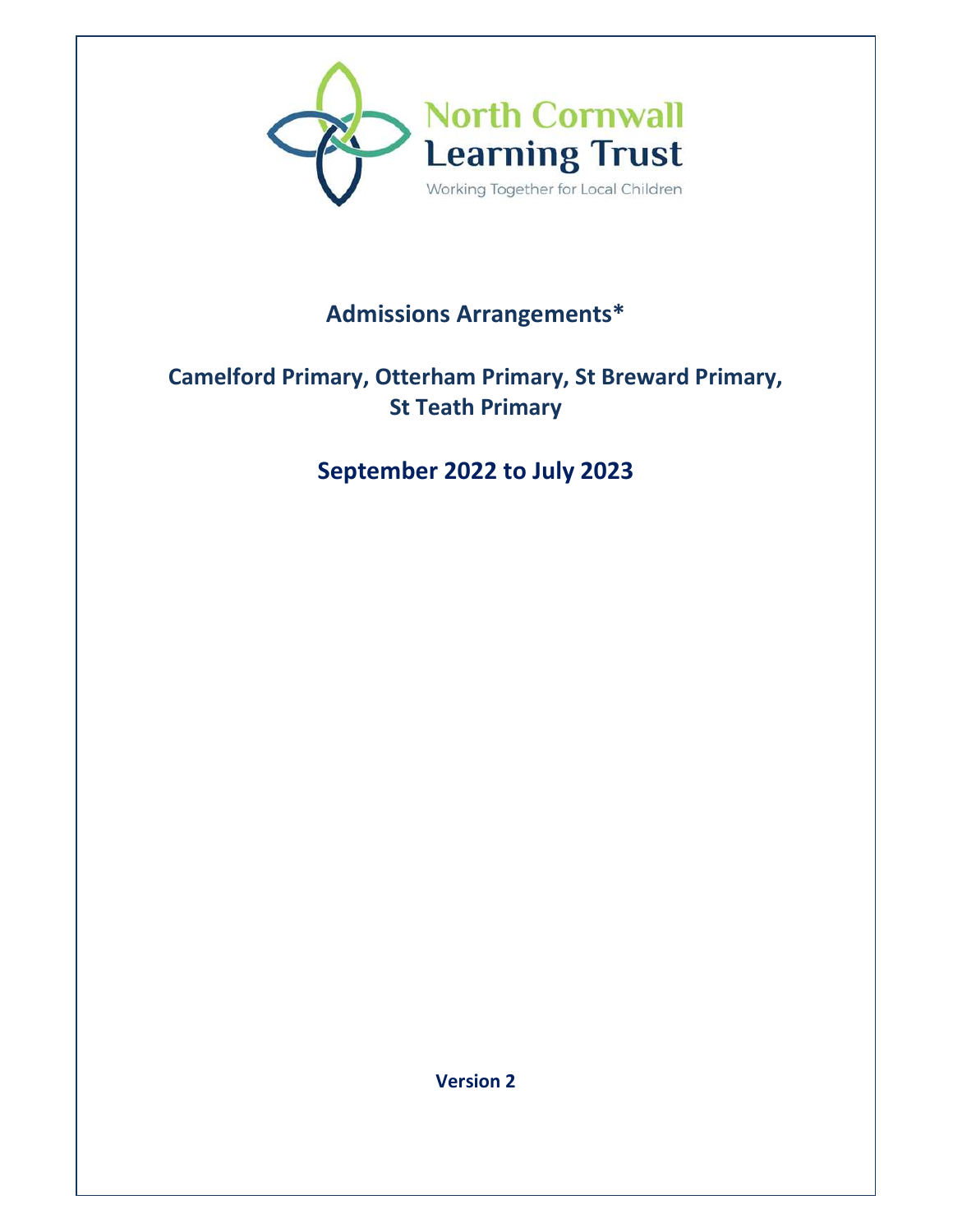## **Admission arrangements 2022/23**

## **1. Introduction**

The Trustees of North Cornwall Learning Trust are the admitting authority for all member schools in the Trust, including Camelford Primary School, Otterham Primary School, St Breward Primary School and St Teath Primary School.

Each school will participate fully in Cornwall Council's Fair Access Protocol and Cornwall Council's Coordinated Admissions Schemes. Details of these schemes are available on the Council's website (www.cornwall.gov.uk/admissions) or on request from Cornwall Council. Closing dates and other details about the application process will be stated in those schemes.

## **2. Applying for a place**

All applications for places in reception or during the school year must be made direct to the applicant's home local authority on the appropriate application form. The application form and supporting information will be available on Cornwall Council's website. There is no supplementary information form required by the Local Governing Board of the admitting school.

However, if your child has an Education, Health and Care Plan, you **do not** need to complete an application form as a school place will be identified through a separate process.

## **3. Allocation of places**

Children with an Education, Health and Care Plan that names the school will be admitted regardless of the number on roll in the year group.

Children in Care who are directed to the school by Cornwall Council (or Secretary of State in the case of academies) will be admitted to the school regardless of the number on roll in the year group.

Please note admission to the specialist provision provided by the Camelford ARB is determined by Cornwall Council not by Camelford School or the NCLT.

The published admission numbers (PAN) in 2022/2023 are as follows:

| School                             | <b>PAN</b> |
|------------------------------------|------------|
| Camelford Primary School,          | 45         |
| <b>Otterham Primary School</b>     | 12         |
| St Breward Primary School          | 10         |
| St Teath Primary School            | 15         |
| Total PAN for NCLT primary schools | 82         |

Places will be allocated up to this number. In the event that more applications are received than places available, the oversubscription criteria listed later in this document will be used to decide on allocations. If the school is not oversubscribed, all applicants will be admitted.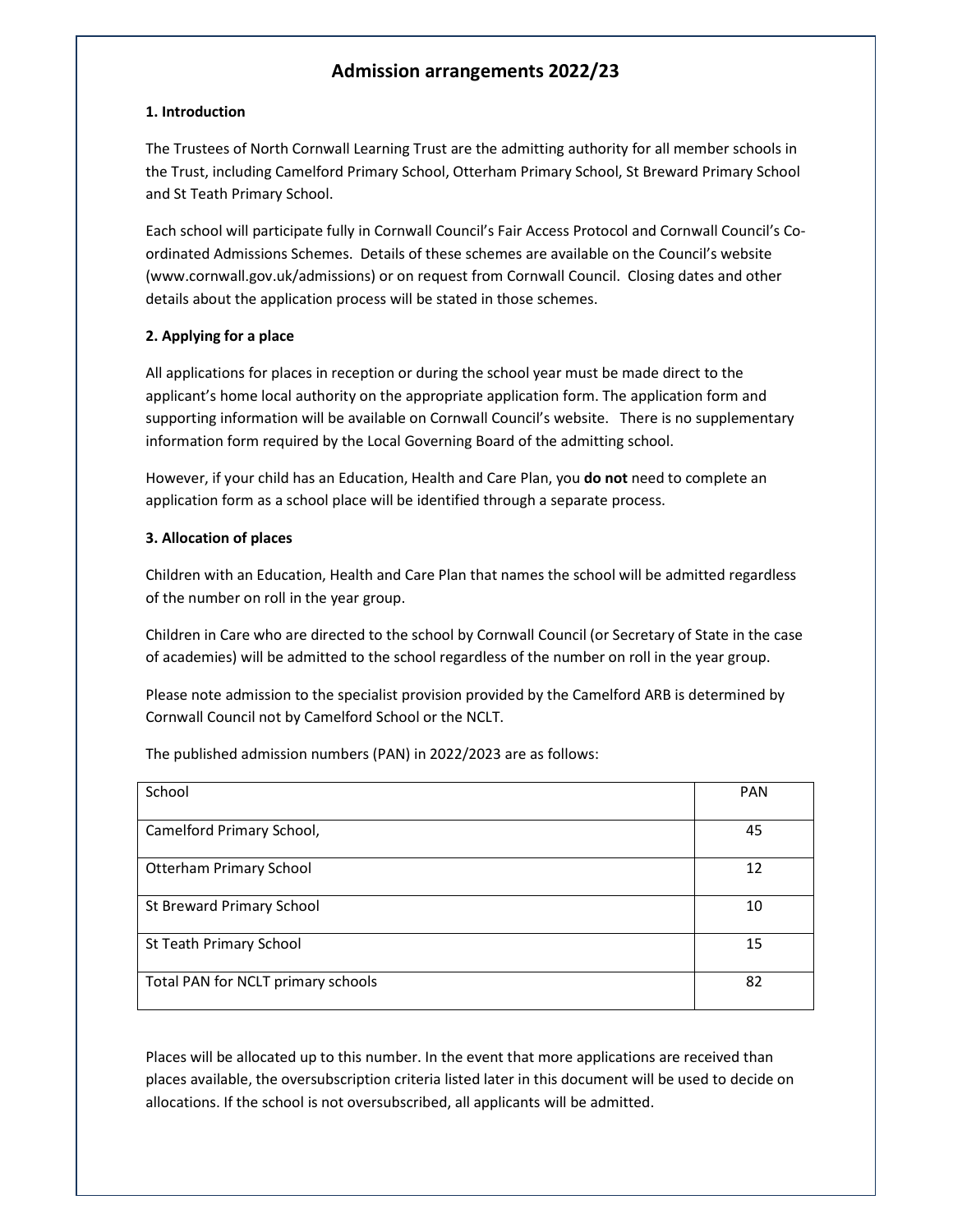## **4. Deferred entry/delayed entry**

All children are entitled to start school full-time in the September following their fourth birthday. However, parents may choose deferred or part-time entry to the reception year for their child, bearing in mind that by law children have to be in full-time education by the start of the term following their fifth birthday – when they reach 'compulsory school age'. Parents of summer-born children may also seek a place for their child outside their normal age group i.e. entry to reception a year later than normal, for example if the child may naturally have fallen into a lower age group if it were not for being born prematurely. Parents choosing part-time or deferred entry or wishing to delay entry to the reception year must contact the Headteacher.

## **5. Admission of children outside their normal age group**

Parents may seek a place for their child outside of their normal age group, for example, if the child is gifted and talented or has experienced problems such as ill health. Those wishing to request placement outside the normal age group should contact the Headteacher. Such requests will be considered on a case by case basis and in the best interests of the child concerned. Guidance can also be found at www.cornwall.gov.uk/admissions or on request from the School Admissions Team. Parents who are refused a place at a school for which they have applied have the right of appeal to an independent admission appeal panel. However, they do not have a right of appeal if they have been offered a place and it is not in the year group they would like.

## **6. Appeals**

Applicants refused a place at the school have the right of appeal. Appeals are heard by an independent appeals panel arranged by Cornwall Council on behalf of the Governing Board. Further details and a timeline can be found in the Cornwall Council's Co-ordinated Admissions Scheme. Applicants can only appeal again for a place in the same school within the same academic year if the admission authority for that school has accepted a further application because there has been a significant and material change in the circumstances of the parent or carer, child or school (e.g. a change of address into a school's designated area), but has determined that the new application must also be refused.

## **7. Waiting lists**

If the school is oversubscribed, a waiting list will be held for the whole of the academic year for all year groups and parents/carers can request that their child is added to this list if they are refused a place. The waiting list will be based on the school's oversubscription criteria and a child's place on a waiting list is subject to change according to additional information received about applications or children being added to the list – so their place on the list might move up or down. **No priority is given to the length of time that a child has been on the list.** Children with an Education, Health and Care Plan and Children in Care or children that were previously in care will take precedence over those on the waiting list. Children admitted under the Fair Access Protocol will also be given priority over children on the waiting list.

## **8. Oversubscription Criteria (applicable to all schools)**

In the event of there being more applications than places for any year group during the school year, the following oversubscription criteria will be used to prioritise applications, after the admission of children whose Education, Health and Care Plan that names the school: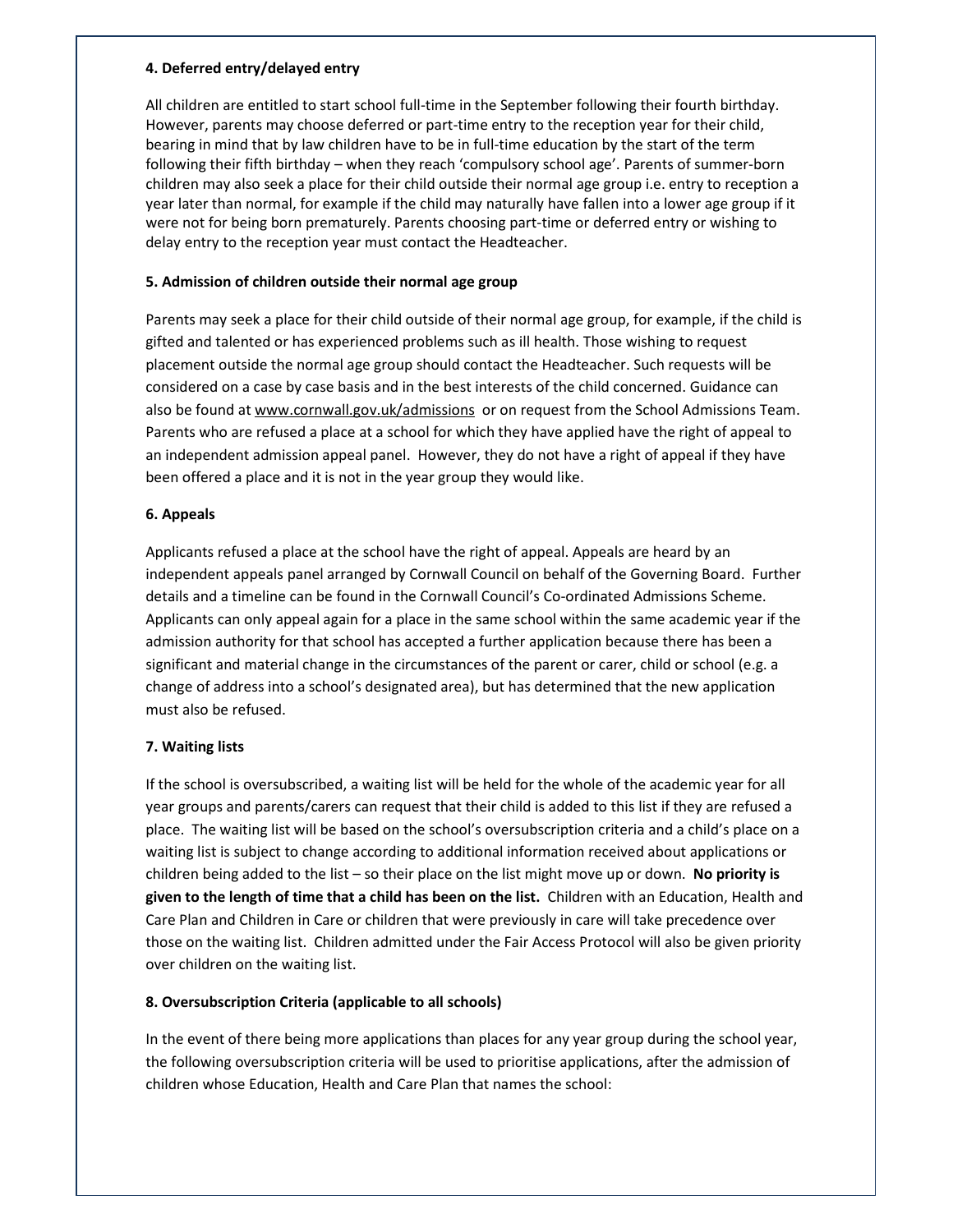1. Children in care and children who were previously in care but immediately after being in care became subject to an Adoption, Child Arrangement, or Special Guardianship Order including those who appear (to the admission authority) to have been in state of care outside England and ceased to be in care as a result of being adopted.

2. Children who live within the designated area of the school, as defined by Cornwall Council, or whose parents/carers can provide evidence that they will be living in the designated area of the school by the date from which admission is required.

If there are more designated area children wanting places than there are places available, criteria 3 to 6 below will be used to decide which of these children should have priority for admission. If there are still places available after all the designated area children have been allocated places, criteria 3 to 6 will be used to decide which of the remaining children should have priority for any spare places.

3. Children with an unequivocal professional recommendation from a doctor, school medical officer, educational psychologist or education welfare officer that non-placement at the school would not be in the best interest of the child. Such recommendations must be made in writing and must give full supporting reasons and will be reviewed by Cornwall Council.

4. Children with siblings who will still be attending the school at the time of their admission.

5. All other children.

Please note that the above oversubscription criteria apply to entry to all year groups at Camelford School, Otterham School, St Breward School and St Teath School.

## **9. Nursery places at Camelford Primary School and St Breward CP School**

The Governing Body have agreed that the same oversubscription criteria be used, if necessary, to determine admission to nursery class as are used to determine priority for admission to reception.

## **10. Notes and definitions**

#### **10.1 Children in care**

A 'child in care' may also be referred to as a 'looked after child' and is a child who is (a) in the care of a local authority, (b) being provided with accommodation by a local authority in the exercise of their social services functions (see the definition in Section 22(1) of the Children Act 1989).

A 'child arrangement order' is an order settling the arrangements to be made as to the person with whom the child is to live under Section 8 of the Children Act 1989. Section 14A of the Children Act 1989 defines a 'special guardianship order' as an order appointing one or more individuals to be a child's special guardian (or special guardians).

A child is regarded as having been in state care outside of England if they were in the care of or were accommodated by a public authority, a religious organisation, or any other provider of care whose sole or main purpose is to benefit society (see Section 23ZZA(8) of the Children Act 1989 (inserted by Section 4 of the Children and Social Work Act 2017)).

#### **10.2 Designated areas**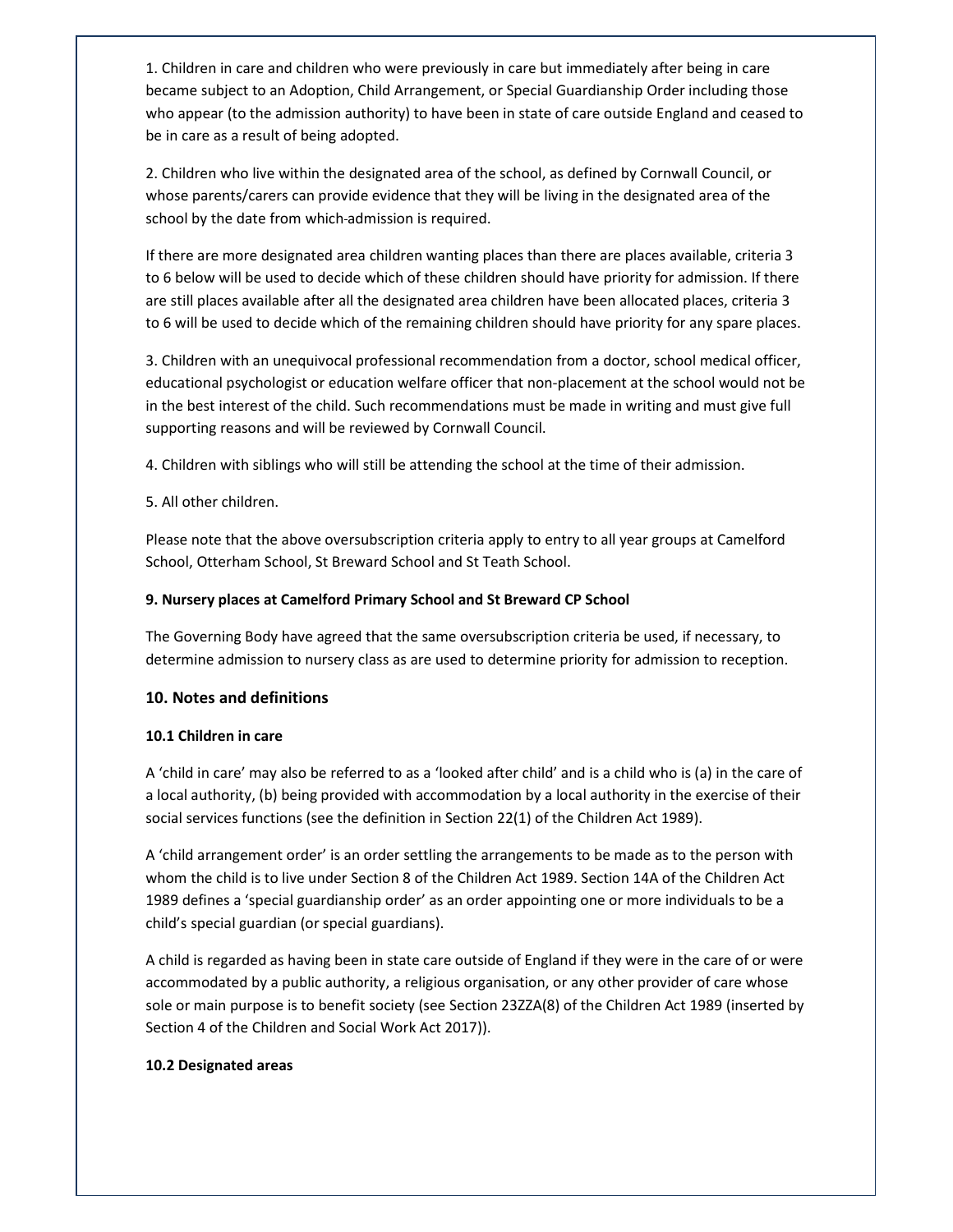Cornwall Council has divided the County into geographical areas. Each of these areas is served by a specific primary school, or in some cases, groups of schools. These areas are called 'designated areas' (you may also have heard these areas referred to as 'catchment' areas). The designated area used in the North Cornwall Learning Trust Primary School's oversubscription criteria will be as defined by Cornwall Council. NB: not all schools prioritise on the basis of designated area or use Cornwall Council's defined area, however, entitlement to home to school transport will still be based on these areas. Your designated school will not always be the one nearest to your home address. Maps are available for all designated areas online at: www.cornwall.gov.uk/admissions or by calling the School Admissions Team on 0300 1234 101 or emailing: schooladmissions@cornwall.gov.uk.

If you are planning to move into the designated area of a North Cornwall Learning Trust Primary School, your application for a place for your child will not be given the priority accorded to designated area pupils without firm evidence of your new address and moving date such as a copy of a signed and dated tenancy agreement or confirmation that contracts have been exchanged.

#### **10.3 Primary schools within the designated area for Sir James Smith's Secondary School**

Primary schools whose designated areas are contained within or form part of the designated area of Sir James Smith's School are as follows:

Boscastle; Camelford; Delabole; Otterham; Port Isaac; St Breward; St Teath; Tintagel.

#### **10.4 Children with an unequivocal professional recommendation**

Applicants will only be considered under this criterion where the parent/carer can demonstrate that **only** the preferred school can meet the exceptional medical or social needs of the child, supported by recommendation from, for example, a doctor, school medical officer or education psychologist. Such recommendations must be made in writing to the School Admissions Team and must give full supporting reasons. The admission authority will make the final decision on whether or not to accept an application under this criterion.

#### **10.5 Siblings**

'Siblings' means brothers or sisters. They are defined as children with at least one natural or adoptive parent in common, living at the same or a different address. Children living permanently in the same household at the same address would also be counted as siblings, regardless of their actual relationship to each other. To qualify as a sibling a child must be on the roll of or due to be on the roll of the school in question at the date of admission.

If a child is a sibling of a multiple birth (e.g. twins, triplets, etc.) and has been offered a place at the requested school, every effort will be made to offer places to siblings at the same school, which may mean allocating places above the Published Admission Number (PAN) where this is possible. However, where this is not possible, parents will be invited to decide which of the children should be allocated the available places(s).

#### **10.6 Tie-breakers**

If any of the criteria outlined earlier leave more children with an equal claim than places available, priority will be given to the child who lives nearer to the preferred school.

#### **10.7 Final tie-breaker**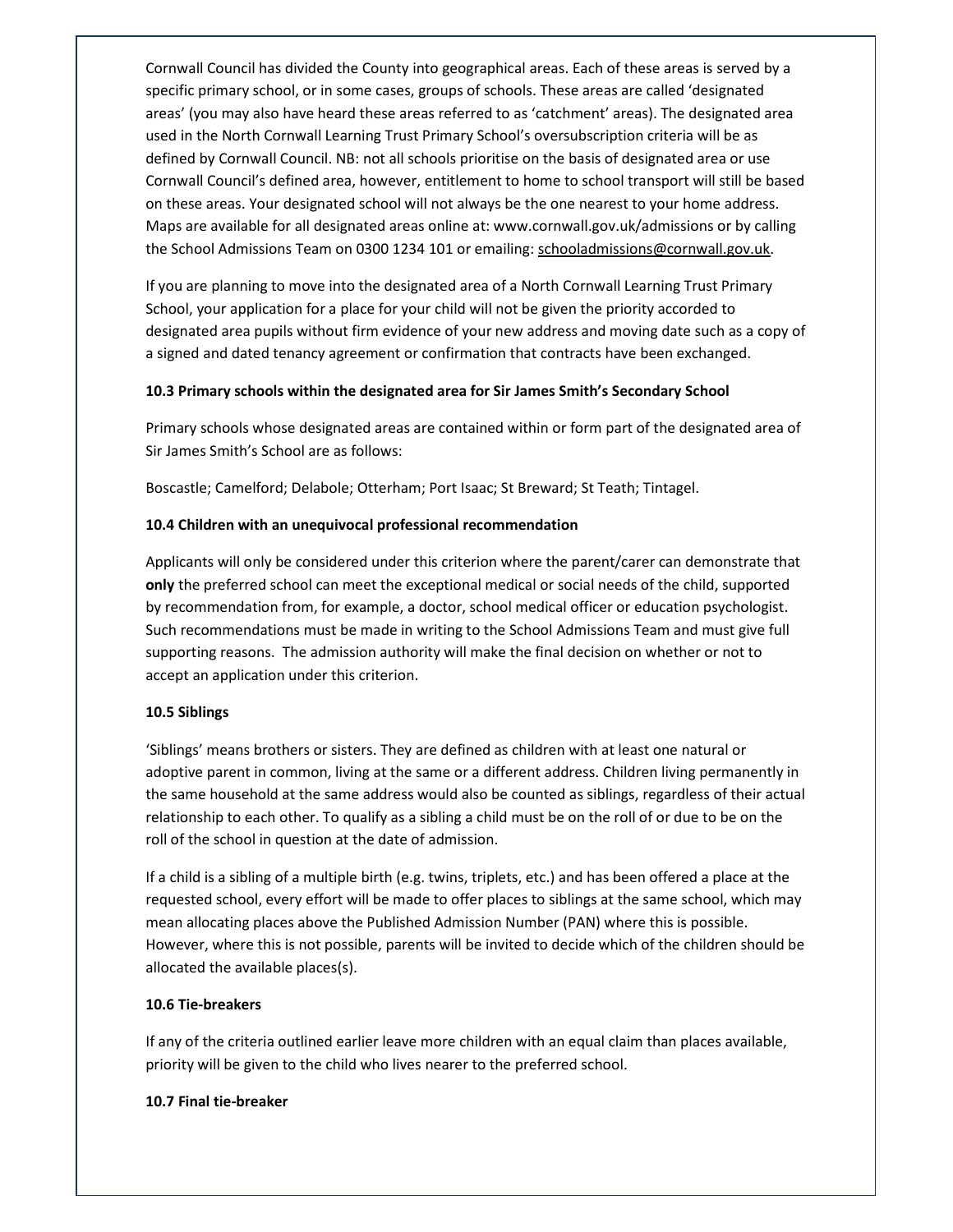Should the tie-breakers above still leave children with an equal claim because distances are exactly the same, random allocation will be used to decide on priority. The school will use Cornwall Council's Random Allocation Protocol, supervised by an independent person, which is available on request.

#### **10.8 Distances**

Home to school distances used for tie-breaking will be measured by a straight-line measurement as determined by Cornwall Council's nominated Geographical Information System. Measurements will be between your home address (the centre of the main building of the property) and the main gate of the school (as determined by Cornwall Council).

Distances used to determine nearest school with room (i.e. where it is not possible to offer a place at a preferred school) and for establishing transport entitlements will be measured by the nearest available route as determined by Cornwall Council's nominated Geographic Information System software.

#### **10.9 Home address**

Each child can only have one registered address for the purposes of determining priority for admission and transport entitlement. This address should be the place where the child is normally resident at the point of application or evidence of the address from which a child will attend school, in form of written confirmation of a house purchase or a formal tenancy agreement. Exceptional circumstances in relation of the provision of a home address will be considered on a case-by-case basis. If there is shared residence of the child or a query is raised regarding the validity of an address, Cornwall Council will consider the home address to be with the parent with primary day to day care and control of the child. Residency of a child may also be clarified through a Child Arrangement Order where it is shown who has care of the child. Evidence may be requested to show the address to which any Child Benefit is paid and at which the child is registered with a doctor's surgery.

It is expected that parents will submit only one application for each child. Any disputes in relation to the child's home address should be settled before applying, the admission authority will not become involved in any parental disputes. If agreement cannot be obtained before an application is made then parents/carers may need to settle the matter through the courts. Where no agreement is reached or order obtained, Cornwall Council will determine the home address.

For information on disputes between persons with parental responsibility in relation to school preferences please see Cornwall Council's Co-ordinated Admissions Scheme for the relevant year.

Applications for children of Service Families will be processed and places allocated based on the proposed address (with supporting evidence) or, if the family are not able to confirm a proposed address and a unit or quartering address is provided, an allocation will be made based on the unit or quartering address. Until a fixed address is available, the unit postal address or quartering area address will be used to determine allocation of a school place. For the purpose of measuring distances, the main entrance of the unit will be used.